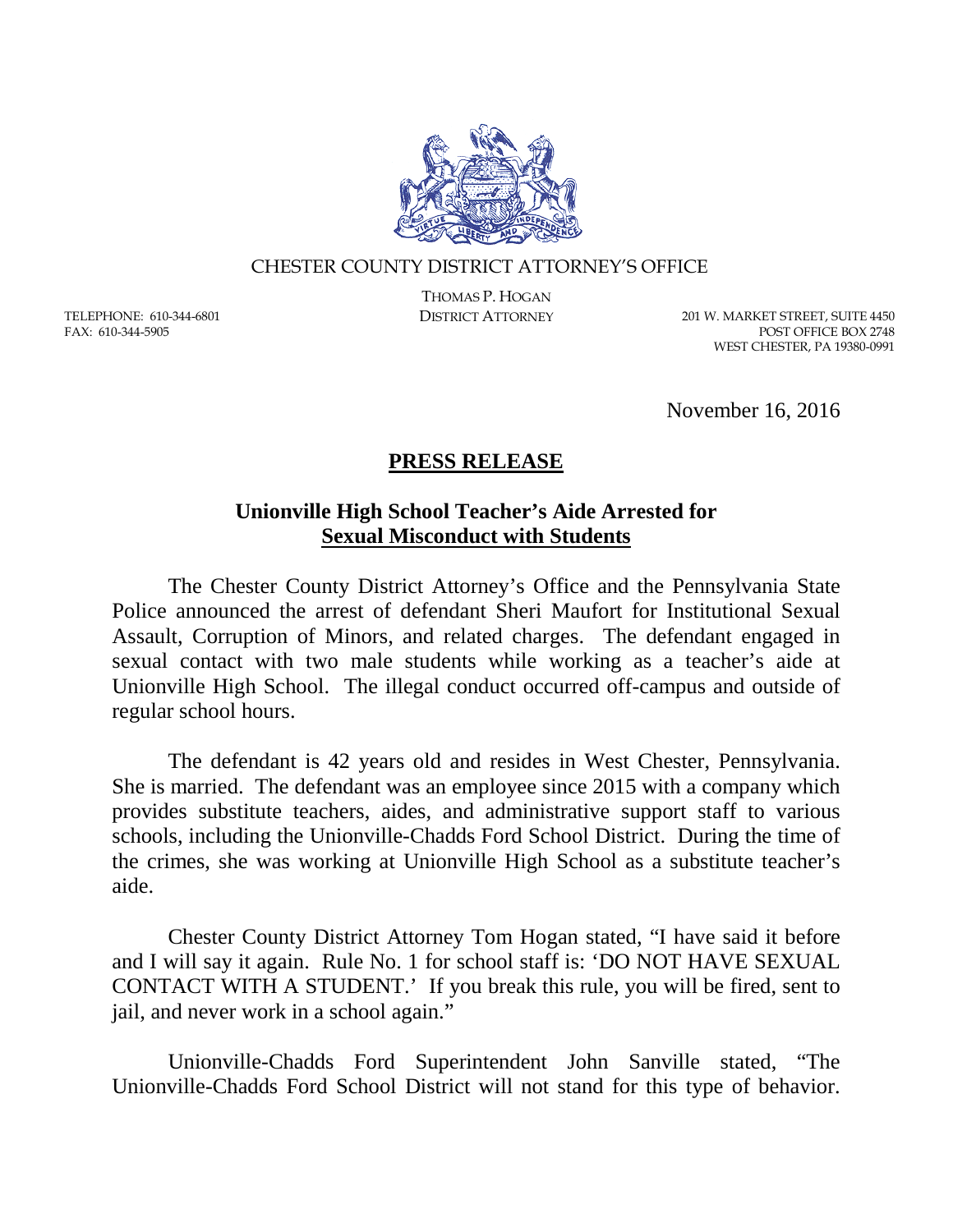We immediately reported this incident to law enforcement and are grateful for the rapid response. We now will begin the difficult task of addressing this incident with our students, parents, and teachers."

Lt. Richard D'Ambrosio, Pennsylvania State Police - Avondale Barracks, stated, "Any sexual contact between an adult and a minor is a serious matter. The involvement of a teacher's aide, someone who is entrusted with the well-being of a student and who is in a position of authority, cannot and will not be tolerated."

The allegations from the criminal complaint are as follows:  $<sup>1</sup>$  $<sup>1</sup>$  $<sup>1</sup>$ </sup>

The defendant had worked as a substitute teacher's aide in a classroom at Unionville High School on a few occasions. The two victims were students in that classroom.

The defendant contacted the first victim, who was under the age of 18, by text and asked him to come outside his home to meet her. The victim got into her car and she took him out of his neighborhood. She supplied him with alcohol. She then parked at a restaurant in Birmingham Township, Chester County, PA. They walked out into a field where she kissed the victim on the mouth and performed oral sex on him. The defendant's husband later showed up at the restaurant. The defendant told the victim not to tell anyone what happened and to call her when he turned 18. The defendant's husband then drove the victim home.

Approximately three weeks later, the defendant had contact with the second victim in this case, who was 18 at the time but still a student at Unionville High School. The second victim ran into the defendant while at a party in the area after a high school football game. The second victim got into the defendant's car and she drove him out of the neighborhood where the party was being held. The defendant parked the vehicle and kissed the second victim and touched his penis. The defendant then drove the second victim back to the party.

These incidents originally happened in August and September of 2016. The incidents were reported to law enforcement on November 11, 2016. The Pennsylvania State Police and Chester County Detectives immediately investigated the matter.

<span id="page-1-0"></span><sup>&</sup>lt;sup>1</sup> A criminal defendant is presumed innocent until proven guilty in court.